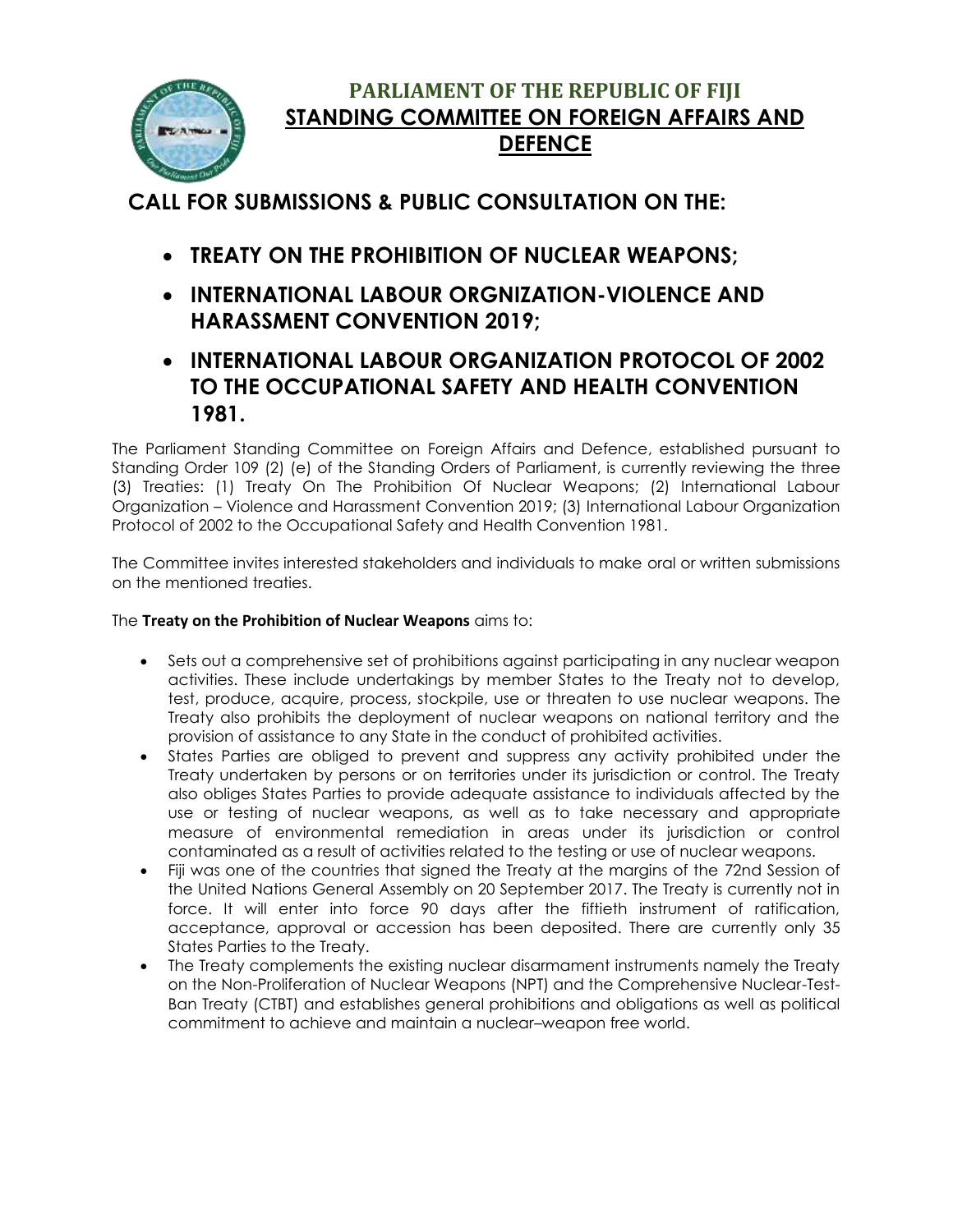## The **International Labour Organization –Violence and Harassment Convention 2019** aims to:

- Highlight the requirements for every State Party to respect, promote and realise the right of everyone to a world of work free from violence and harassment.
- The Convention was adopted on 21 June 2019 and comes into force twelve months after the date on which the ratifications of two members have been registered with the ILO Director General.
- States Parties must also with a view to preventing and eliminating violence and harassment in the world of work, shall respect, promote and realize the fundamental principles and rights at work, namely freedom of association and the effective recognition of the right to collective bargaining, the elimination of all forms of forced or compulsory labour, the effective abolition of child labour and the elimination of discrimination in respect of employment and occupation, as well as promote decent work.
- Ratification of the Convention will strengthen Fiji's national laws and policies such as, the Employment Relations Act 2007, the National Sexual Harassment Policy, National Gender Policy and also complement the United Nations Convention on the Elimination of all forms of Discrimination Against Women (CEDAW) which Fiji ratified in 1995.

## The **International Labour Organization Protocol of 2002 to the Occupational Safety and Health Convention 1981** aims to:

- Provides for the adoption of a coherent national occupational safety and health policy, as well as action to be taken by governments and within enterprises to promote occupational safety and health and to improve working conditions. This policy shall be developed by taking into consideration national conditions and practice. The Protocol calls for the establishment and the periodic review of requirements and procedures for the recording and notification of occupational accidents and diseases, and for the publication of related annual statistics.
- Highlight the Protocol was formulated in 2002 as a Protocol to the ILO Occupational Safety and Health Convention 1981 (Convention). The Protocol has a total of 11 Articles and was enacted to give effect to Articles 4 and 11 of the Convention.
- Fiji's legislative framework is already in compliance with all the obligations under the Protocol.
- Under section 20 of the Fijian Constitution, every person has the right to fair employment practices, including humane treatment and proper working conditions.
- The Health and Safety at Work Act 1996 (Act) and the Health and Safety at Work (Administration) Regulations 1997 (Regulations) provide the minimum requirements pertaining to health and safety at work. In this regard, they provide for the systems of notification and recordings of occupational accidents, occupational diseases, dangerous occurrences and suspected cases of occupational diseases by the employers and the competent authorities in Fiji.
- Fiji ratified the International Labour Organization Occupational Safety and Health Convention 1981 (the Convention) on 28 May 2008.
- Ratification of the Protocol will further strengthen and complement Fiji's national laws and policies some of which are:
	- (a) Employment Relations Act 2007, Health and Safety at Work Act 1996;
	- (b) Health and Safety and Work (Control of Hazardous Substance) Regulations 2006;
	- (c) Health and Safety at Work (Diving) Regulations 2006;
	- (d) Health and Safety at Work (Administration) Regulations 1997;
	- (e) Accident Compensation (Employment Accidents) Regulations 2018.